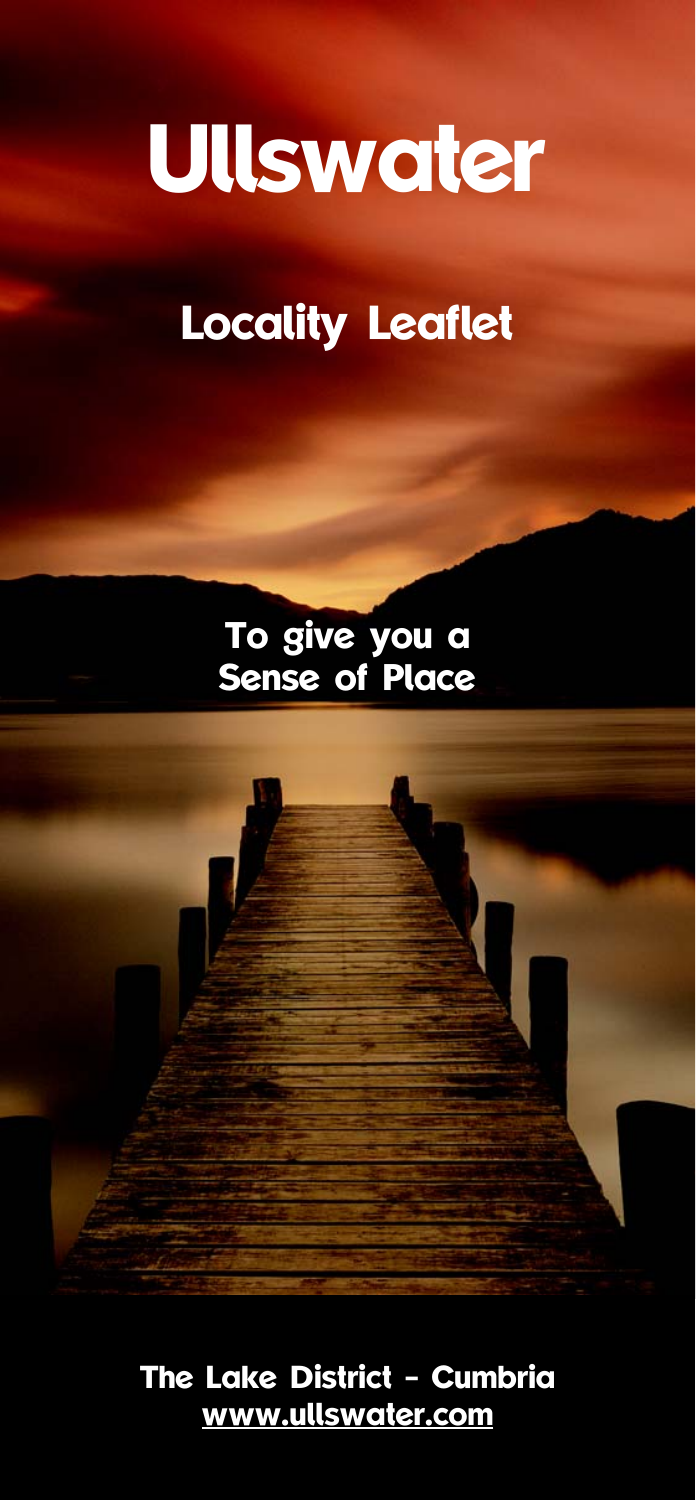*This guide gives you a brief insight in to the many places to visit and things to do in the Ullswater area. These range through walking and mountain biking on the high fells for the fit and able (read the advice in the Tourist Information Centre); rambling and cycling in the valleys; enjoying the lake by steamer, yacht or row boat, sail board, fishing, diving; visiting churches and historic houses; enjoying local galleries and shops – watch out for the excellent local food; and crafts enjoying the attractions at Rheged (including wide screen cinema) and eating out in the many traditional public houses, tearooms and restaurants. You can of course just sightsee and sit and admire the beautiful scenery and capture it all on your camera.*

*This information is given in good faith – please check details at the local Tourist Information Centres or websites*

 $\frac{1}{\sqrt{2}}$ 

and a second in

 $4.114$ 

This guide has been produced by the Ullswater Association, a group of local tourism businesses with support from the Rural Development Programme England.

*Enjoy your stay*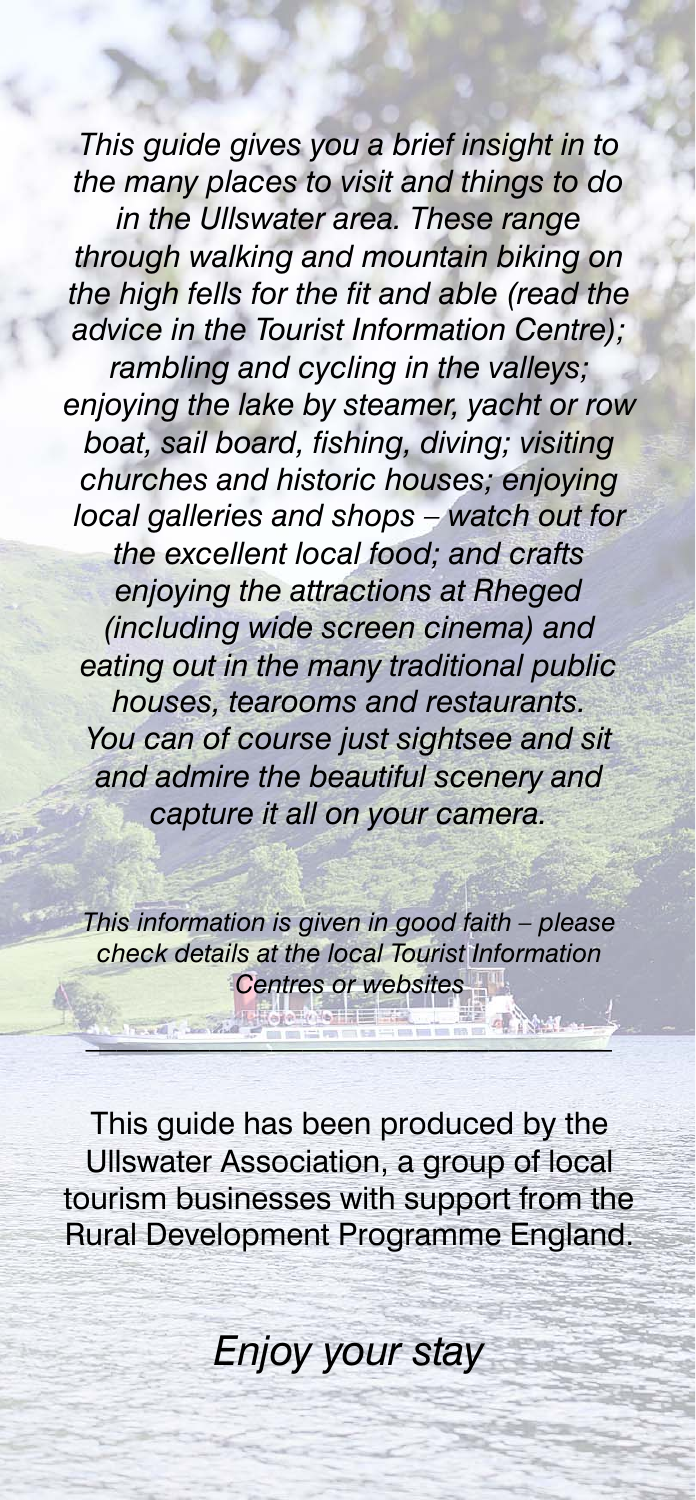#### *Use the map in the centre fold to identify locations*

#### Locality 1 *HARTSOP*

A delightful hamlet at the upper reaches of Ullswater. There is some parking at the eastern end of the hamlet giving excellent access to the fells. A large car park on the A592 at Bridgend for easy walking by Brothers Water and the fells to the west of the road. 1

The Brothers Water Hotel offers excellent food and drink after your walk

www.sykeside.co.uk

# Locality 2 *PATTERDALE*

A small village at the southern end of the lake with hotels www.coast2coast.co.uk/ thewhitelioninn, village shop and Post Office that must be visited for its excellent home baked bread. St Patrick's Church is a magnificent building well worth a visit. Lots of local valley walks to allow you to work up an appetite. Printed guides are available from the shop. 2

# Locality 3 *GLENRIDDING*

The largest community at the southern end of the lake with ample parking and a Tourist Information Centre. Lots of cafes, shops, restaurants, hotels, public houses and one of the few petrol filling stations in the area. The Ullswater Steamers www.ullswatersteamers.co.uk operate from the pier northwards to Pooley Bridge and Howtown. Rowing boats, launches can also be hired and yachts for the sailors.

3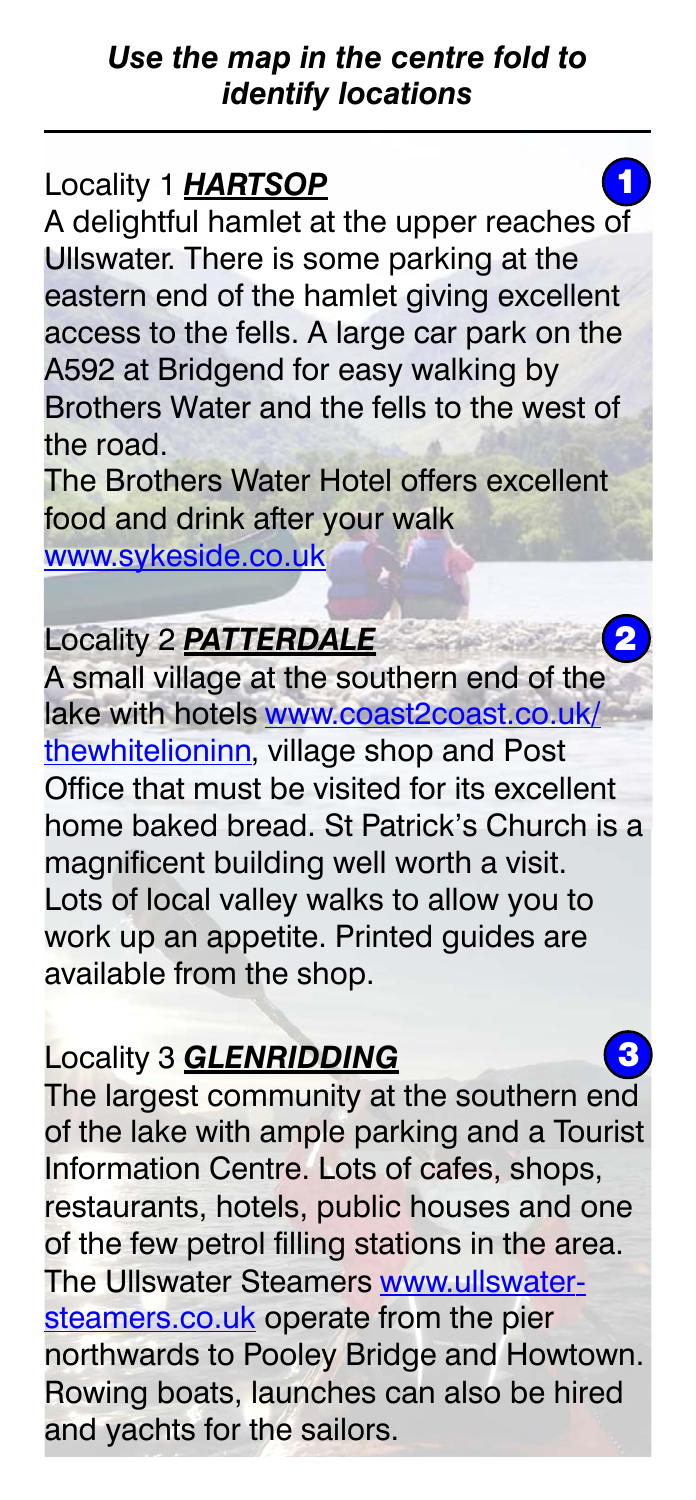There is a quiet road leading westward from the village in to the fells giving you a safe walking route if you want to experience the grandeur of the mountains on an easy route.

#### Locality 4 *AIRA FORCE*

Aira Force is a National Trust property http:/ /tinyurl.com/ykllw29 offering woodland walks alongside Grove Beck as it tumbles over spectacular waterfalls. An excellent place to walk on a windy day. There is a café at the site or you can take the A5911 a short way northward to the 16<sup>th</sup> century Royal Hotel at Dockray.

www.the-royal-dockray.co.uk There is an interesting church beyond the Hotel on the right travelling north.

#### Locality 5 *TROUTBECK*

Not to be confused with the Troutbeck on the road to Windermere – ours is located on the A66 to the north west of Ullswater. A small community with a country pub the Troutbeck Inn serving good food.

5

4

#### www.troutbeckinn.co.uk

Close by is the Rookin House Activity Centre www.rookinhouse.co.uk where you can enjoy horse riding, quad biking and a range of other outdoor activities. The Sportsman Inn is just off the A66 towards Penrith and Cockfield fly fishing and farm shop adjacent.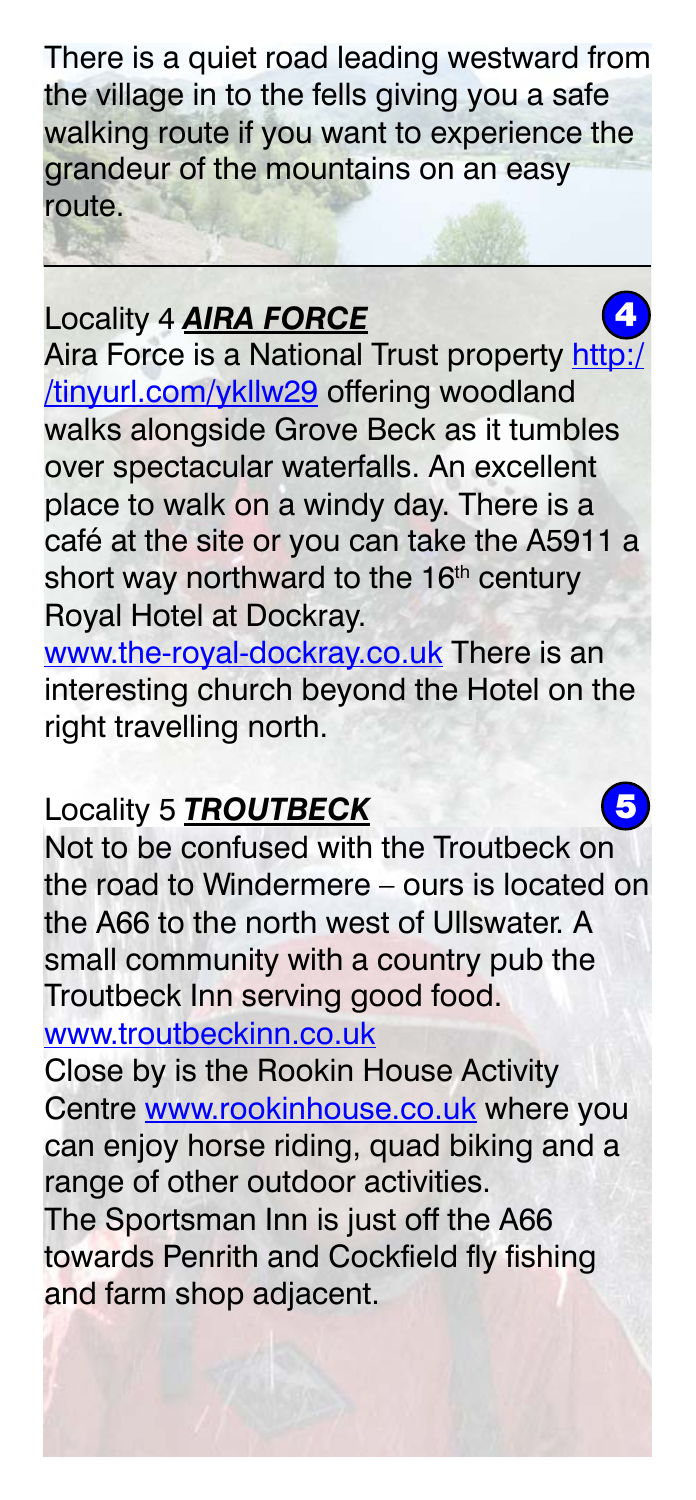# Locality 6 *GREYSTOKE*

An estate village centred around Greystoke Castle – a private residence but does offer training courses in the grounds. The village has a shop, Boot and Shoe public house and a heated open-air swimming pool – great for children www.greystokepool.btik.com Greystoke Cycle Café is a great place to stop for tea and they also run quirky courses. www.greystokecyclecafe.co.uk St Andrew's Church is worth a visit www.visitcumbria.com/pen/chp11.htm The Clickham Arms is a short way along the road to Penrith. 6

Locality 7 *PENRUDDOCK*

A small community just off the A66. While the origin of its name is not certain, it is known that Pen is a Celtic name for 'hill' and 'rhuddawc' means red in Welsh. There is a shop and post office in the village but most visitors are looking for The Herdwick Inn www.herdwickinn.com 7

### Locality 8 *WATERMILLOCK*

A dispersed community on the west side of Ullswater half way along the lake.

8

All Saints' Church is a historic building in a beautiful location built in 1881. To find the church take the turning from the lake side road at the Brackenrigg Inn www.brackenrigginn.co.uk

A nice excursion is to dine at the Inn then take a leisurely drive along the country lane adjacent to the Inn to the church which is open during daylight hours.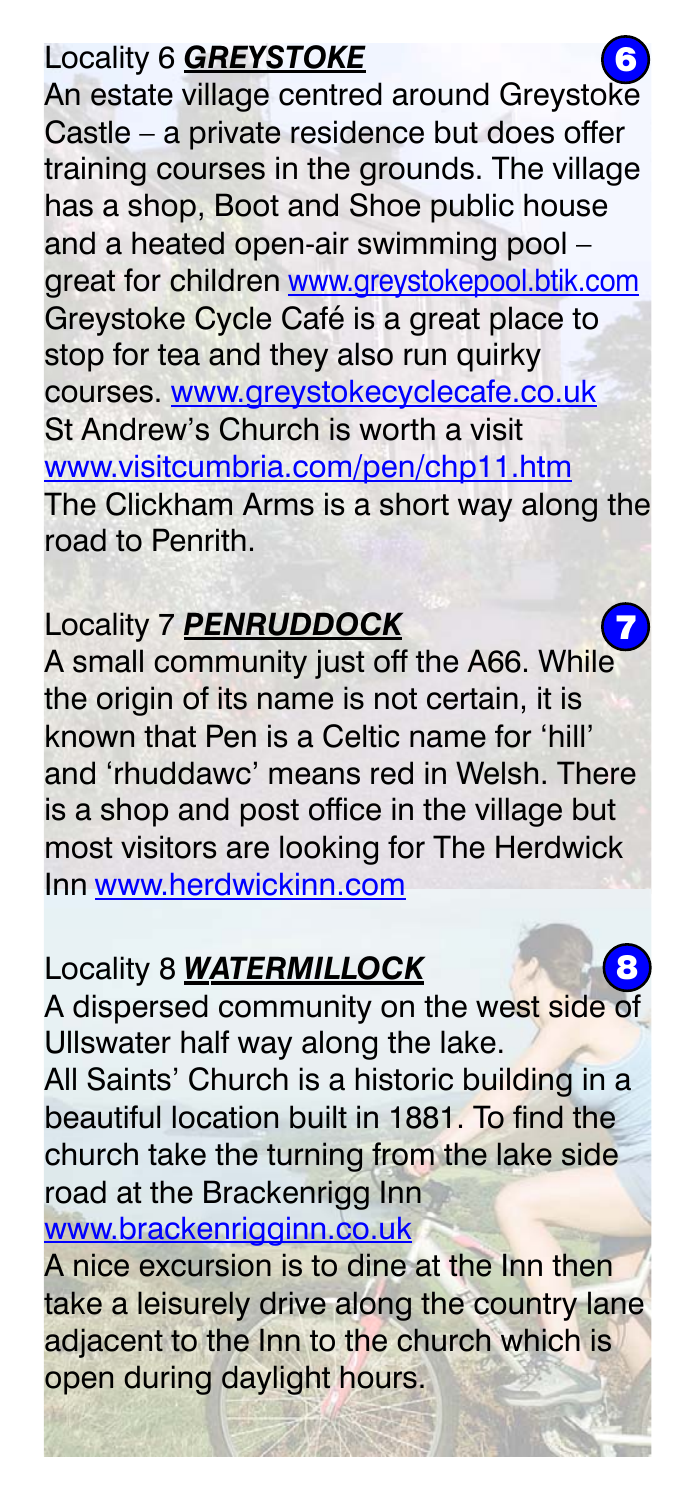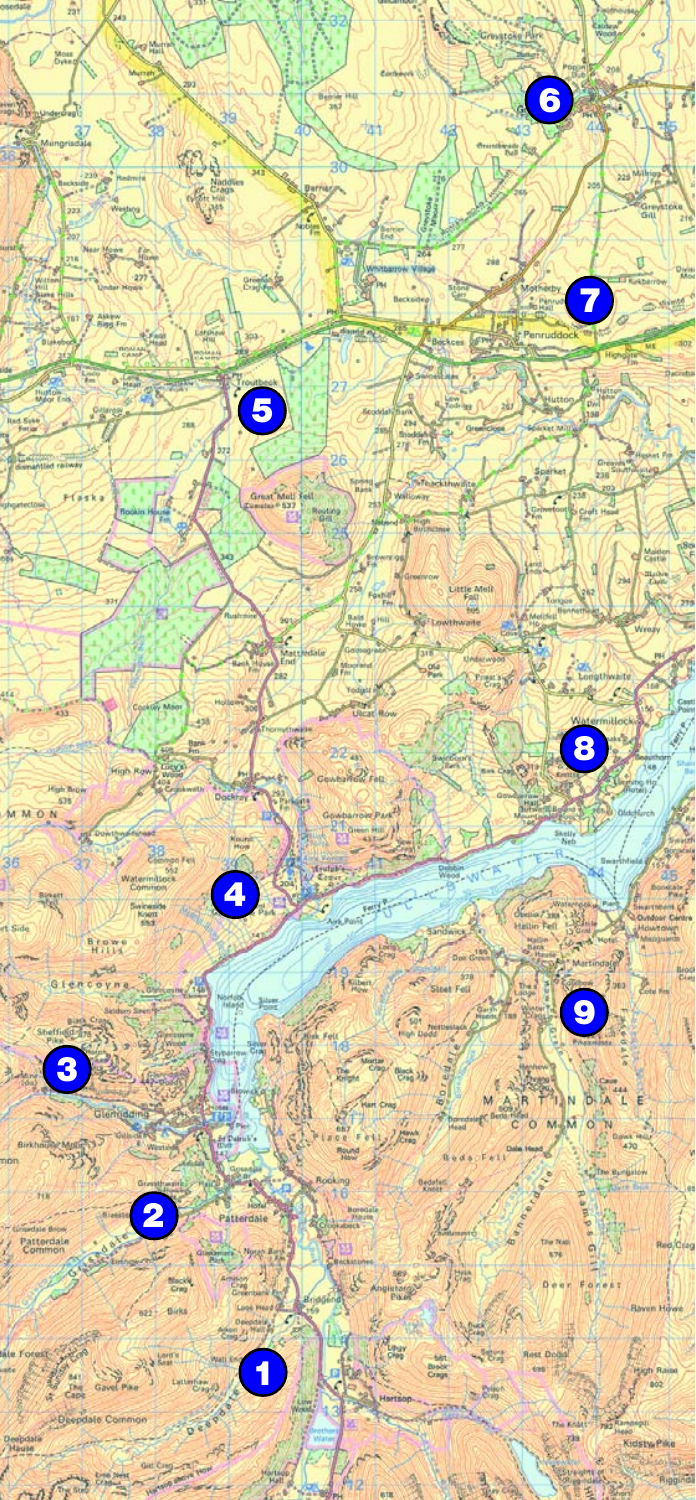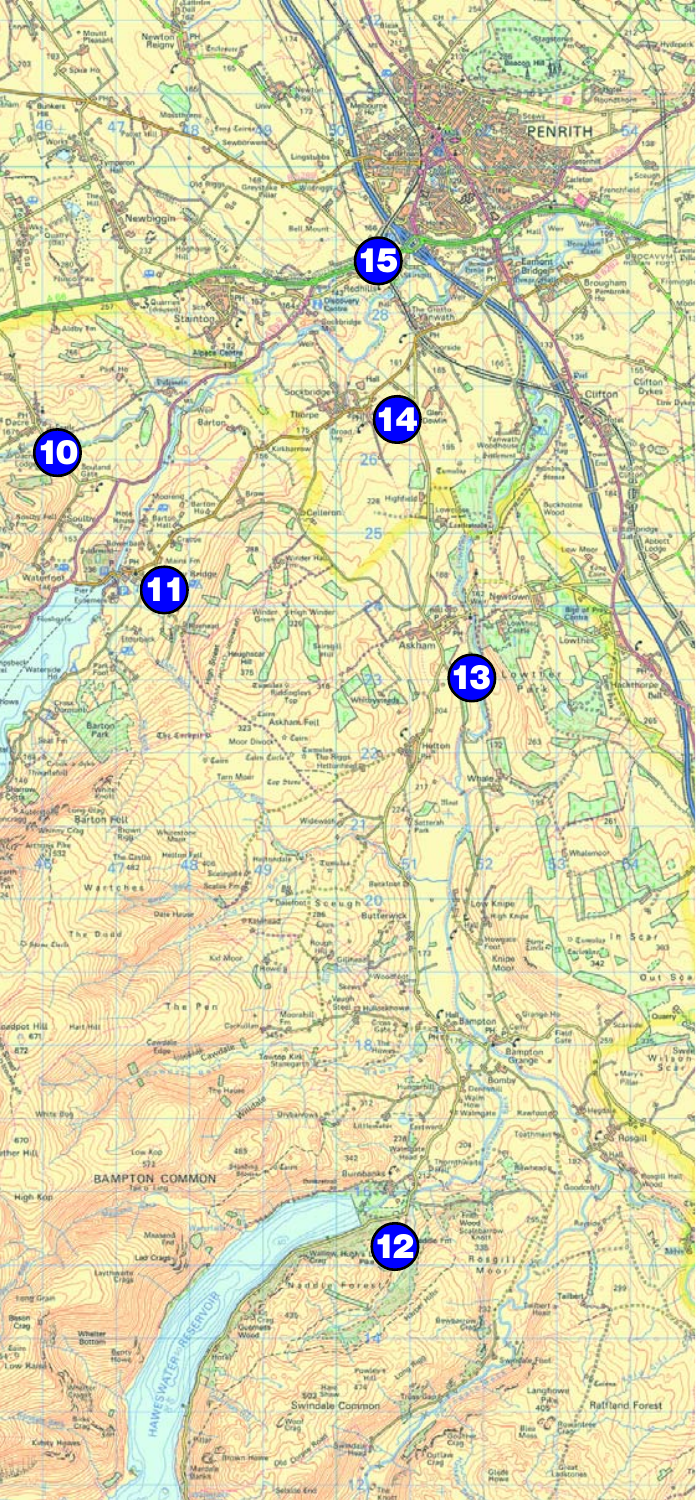Leeming House and Rampsbeck Hotels offer refreshments in style overlooking the lake.

9

#### Locality 9 *MARTINDALE*

The minor road along the east side of Ullswater brings you to the small community of Martindale. A pleasant way to get there is to take the Steamer to Howtown and spend the day walking in the locality around and over Hallin Fell. From the top of the Fell there is a magnificent view of the lake and mountains. For those wanting a less strenuous walk take the path along the lake shore to Sandwick, a peaceful bay on the lake.

St Martins church is a single chamber constructed in 1634 of stone lies at the top of the winding road leading from Howtown. A former church from the 13<sup>th</sup> century occupied the site at one time. A beautiful small rural church well worth a visit for quiet reflection.

Howtown Hotel near the pier is the place for refreshments.

Locality 10 *DACRE* A small community with a long history http://tinyurl.com/ykkuan2 There is a church of great historical interest that is thought to occupy the site of a monastery There is a small castle at Dacre – in private ownership. The Horse and Farrier public house www.horseandfarrierdacre.co.uk has much to offer the visitor. Within the parish on the main road to Penrith is Dalemain www.dalemain.com one 10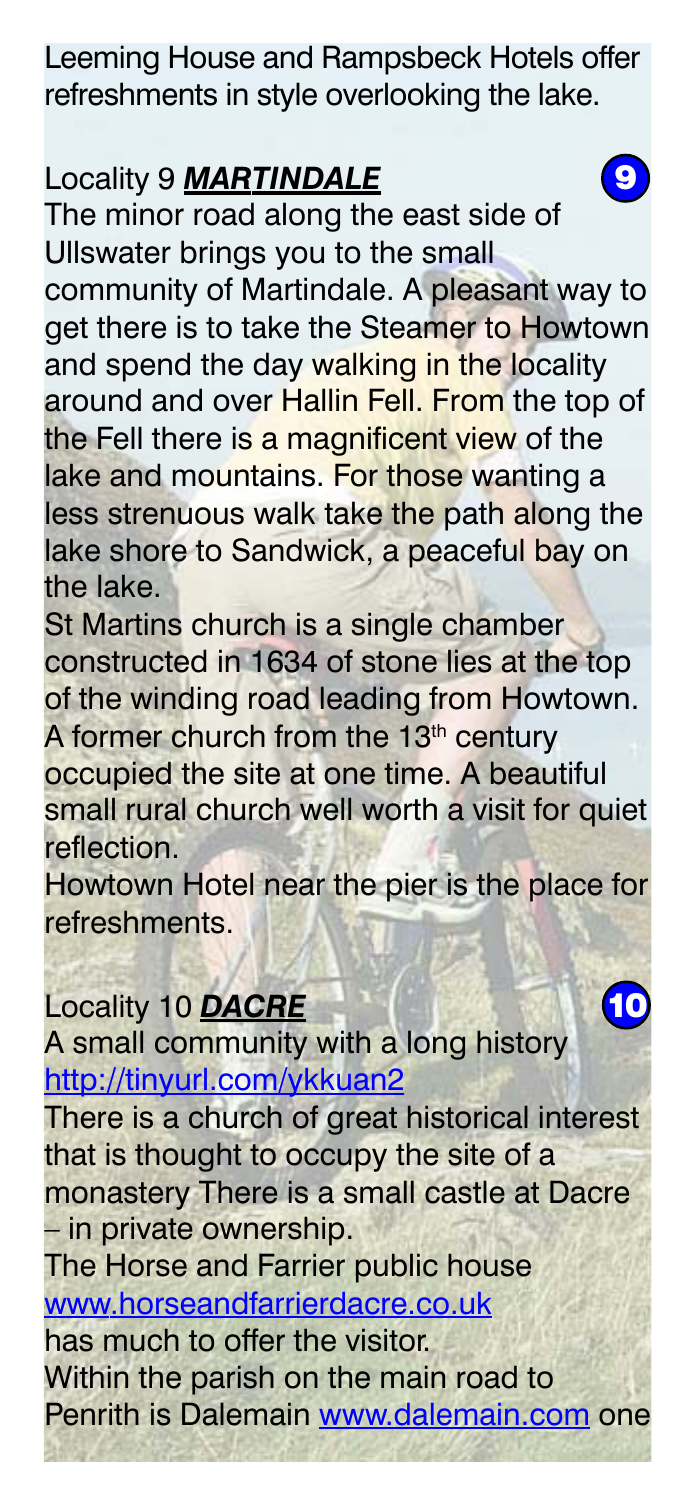of the most splendid country houses and gardens in the area.

# Locality 11 *POOLEY BRIDGE*

The main settlement at the north end of Ullswater with shops, public houses, restaurants, post office and Tourist Information Centre. There are large car parks at each end of the river bridge and street parking in the square. **11** 

Ullswater Steamers leave the pier a short walk out of the village along the north end of the lake and sail to Howtown (see Locality 9 Martindale) and onward to Glenridding. Seeing the area by steamer has much to recommend it giving interesting views of the locality. Two miles south of Pooley Bridge on the road along the east side of the lake is Ullswater Yacht Club.

www.ullswateryachtclub.org offering sailing for the enthusiastic visitor and novice. Close by is pony trekking at Park Foot www.parkfootullswater.co.uk

The world famous Sharrow Bay hotel is close by, an excellent place for high class afternoon tea www.sharrowbay.co.uk

### Locality 12 *BAMPTON*

Bampton lies near to the head of the Lowther valley, a small community with a shop/post office and the Mardale Inn www.mardaleinn.co.uk At Bampton one can bear south past the Inn and travel to Burnbank below the Haweswater dam. Park courteously in the hamlet and you can take a path along the north west side of the

12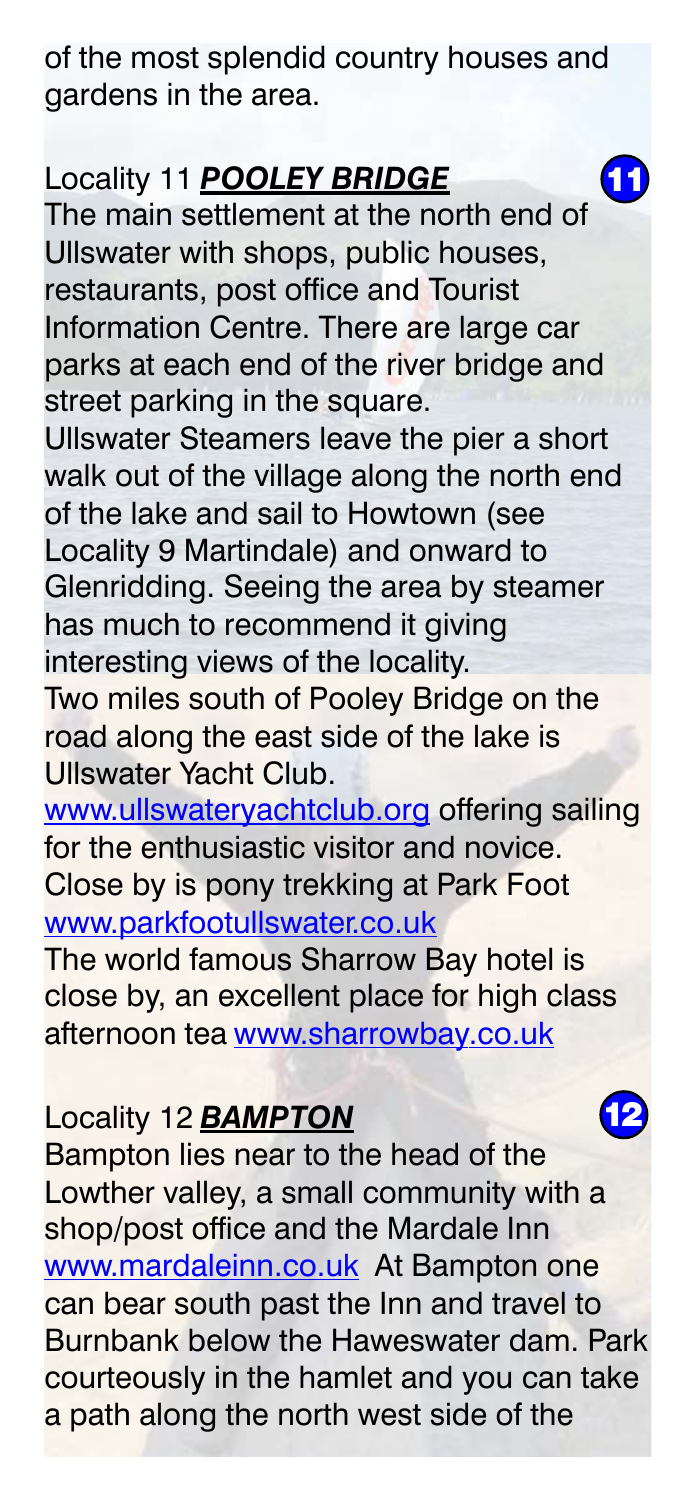reservoir and enjoy open countryside – watch for eagles and deer.

Passing Burnbank the road follows the opposite side of the reservoir to the head of the valley, roadside parking allows walking in the high fells at the head of the valley. Refreshments and accommodation can be had at the Haweswater Hotel

#### www.haweswaterhotel.com

Alternatively from Bampton bear south east to Bampton Grange and visit the magnificent St. Patrick's Church, a church has been sited here since the 12th century. Continue on towards Shap and watch for the signs indicating right to Shap Abbey www.visitcumbria.com/pen/shapab.htm a property under the care of English Heritage.

Locality 13 *ASKHAM AND HELTON* Askham is a delightful village around a village green with lots of footpaths in to the surrounding countryside. There is a village shop/post office and two public houses. The village has a heated outdoor swimming pool for a summer splash. Two churches can be visited whilst here, St Peter's on the village side of the bridge at the east end of the village. On the east side of the bridge at the top of the hill is St Michael's Church, standing opposite Lowther Castle which contains memorials to the Lowther family. Just to the south of Askham is the village of Helton. Drive in to the village and take the road uphill on to Askham Fell. Here is fairly level moorland walking with lots of earthworks and from the western edge 13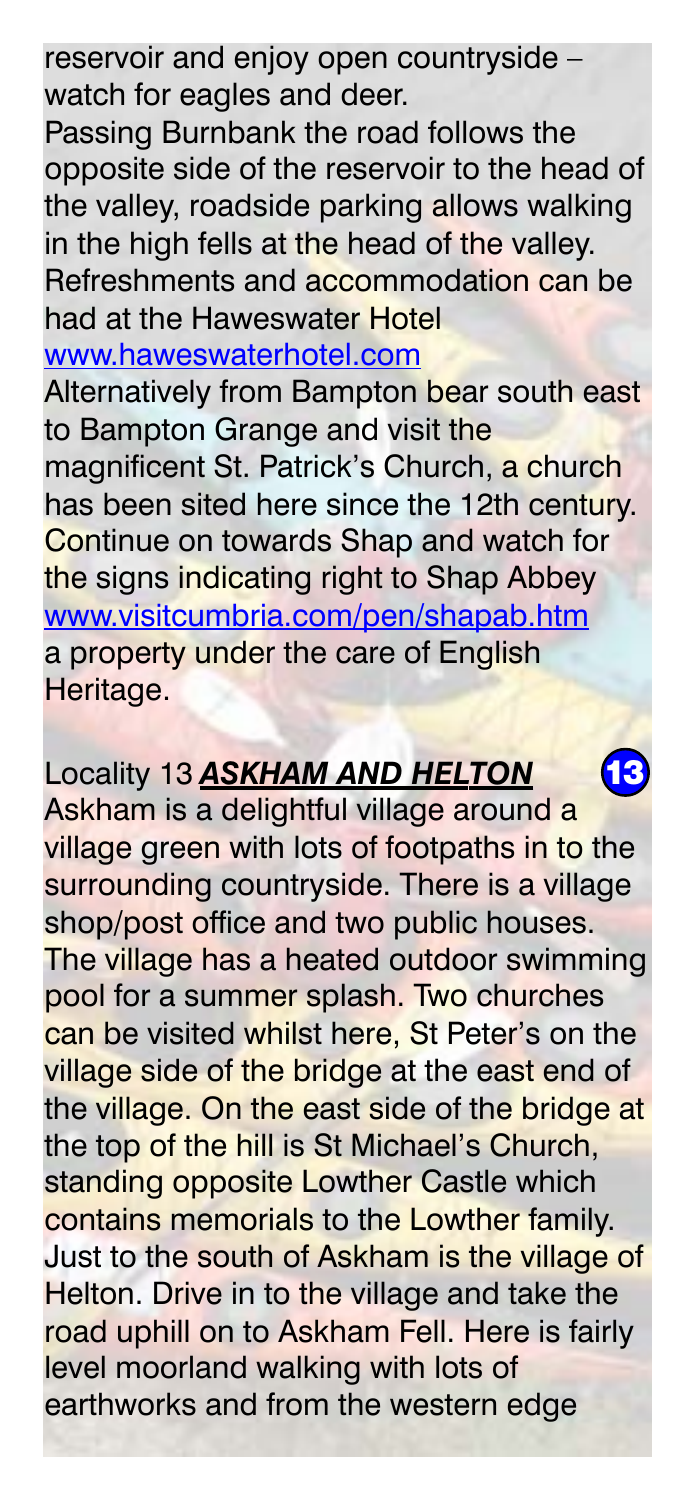magnificent views across Ullswater and the mountains beyond.

Locality 14 *TIRRIL AND SOCKBRIDGE* (14

The village is very much a commuter village to Penrith however it does have a public house www.queensheadinn.co.uk and petrol filling station with a small shop. Sockbridge Pony Trekking is close by. Another public house is at Yanwath a short distance to the east www.yanwathgate.com St Michael's church at Barton between Tirril and Pooley Bridge is a 12<sup>th</sup> century church of architectural interest.

15

#### Locality 15 *STAINTON*

A large dormitory village just to the west of Penrith with good facilities for visitors. The landmark is the Rheged Visitor Centre www.rheged.com which offers all weather facilities for visitors with excellent wheelchair/buggy access to all levels. Certainly the place to visit in inclement weather with shops, cafes, galleries, play areas and huge 3D cinema. The petrol filling station has a small shop for provisions. In Stainton village there is the Kings Arms public house and close by the award winning Greystonehouse Farm Shop and Tearoom

#### www.greystonehousefarm.co.uk

On the edge of the village is the Alpaca Centre with tearoom and shop www.thealpacacentre.co.uk There is an onsite store for sculpture artists www.gsspecialist-timber.co.uk supplying Cumbrian timber and tools to artists. Very quirky.